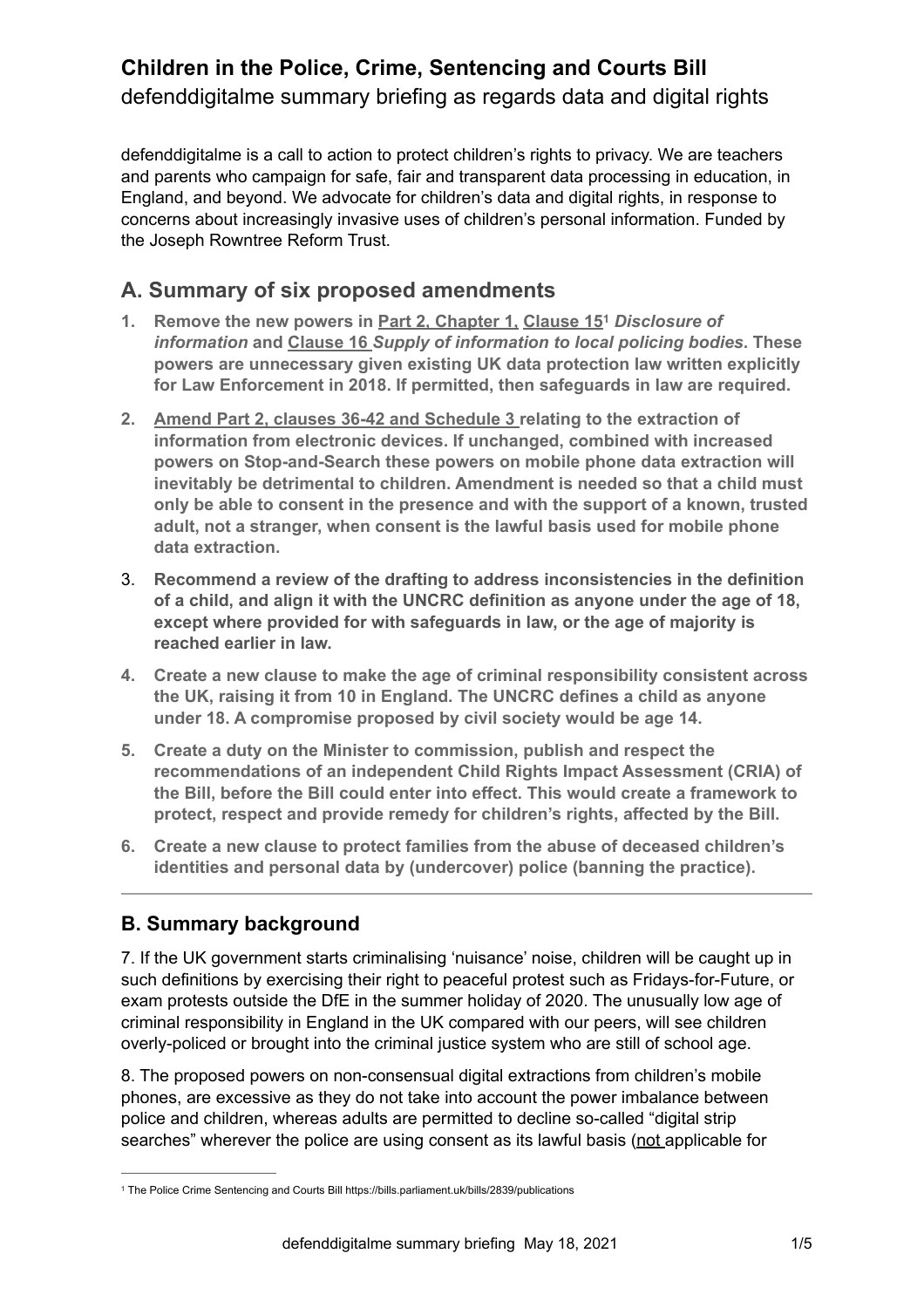suspects in criminal investigation for example, when a consent basis would not be relevant). The Bill will expand existing discriminations through its expansions of powers on Stop-and-Search, the Prevent Programme, and measures targeted at the Traveller community. This has impact on discrimination and equality rights, and a wide range of children's rights such as the Right to freedom of speech, thought conscience and religion, the Right to Participation, and the Right to be Heard. Considering the nature and scope of these effects, a child rights impact assessment is necessary.

9. Who "the police" includes, is changing rapidly with the collaboration across private providers and access by police to tools such as Amazon Ring, or to supermarket loyalty card records, commercial data brokers, and surveillance of social media and wider data sources. There is direct police presence in schools, and there is widespread use of equipment for the indirect policing of behaviour that may be shared with law enforcement, such as [CCTV, bodycams](https://defenddigitalme.org/2019/06/national-surveillance-camera-day-2019/), biometrics and digital monitoring in schools. Law enforcement is increasingly seen as applying to immigration enforcement with data access and repurposing of school records for the purposes of the Hostile Environment. "How" the police operates is changing rapidly with technology and with too little scrutiny and oversight.The National Law Enforcement Data Service (NLEDS)<sup>[2](#page-1-0)</sup> is running late, but the "mega-database" is grown from the combination of the Police National Computer (PNC) and the Police National Database (PND), as well as the DVLA, and immigration databases and biometric systems. All to be joined up through a common interface. Even though intelligence data may not be very smart, the police are looking to add more Artificial Intelligence powers to their portfolio by adopting live facial recognition technology.(The consultation closes on 27 June 2021.)[3](#page-1-1)

<span id="page-1-5"></span><span id="page-1-4"></span><span id="page-1-3"></span>10. The children of today are growing up in a policing environment that is ever more datafied, quantified, and seen through the lens of a computer analysis, out of context. Police actions are guided by Codes of Practice that are out of date and unfit for purpose in the digital e[n](#page-1-2)vironment. Our March 2021 submission<sup>4</sup> to the [Police consultation](https://www.college.police.uk/article/information-records-management-consultation) on a Code of Practice for Information and Records Management highlights some of our reasoning why. If we fail to make our laws underpinned by human rights and compassion, then children will be deeply disadvantaged in the world that is ever more mechanistic and automated and that fails to take into account the nature of human beings, in particular children developing into adulthood, and the safeguards needed due to their vulnerability.

11. The Bill should offer an opportunity to make better law for children where they come into contact with the criminal justice system, but this does not do that. Instead, the Bill takes a more punitive approach to processes for children. The Bill fails to address children in the digital environment and the changing nature of policing. The Bill fails to address children as rights' holders who will be significantly affected by new legislation. This is a step backwards for children's rights, not forward, and needs to be corrected.

<span id="page-1-0"></span>[<sup>2</sup>](#page-1-3) Privacy group warns of Home Office 'mega-database' on the horizon | New Statesman (2020) [https://tech.newstatesman.com/public-sector/](https://tech.newstatesman.com/public-sector/privacy-group-warns-of-home-office-mega-database-on-the-horizon) [privacy-group-warns-of-home-office-mega-database-on-the-horizon](https://tech.newstatesman.com/public-sector/privacy-group-warns-of-home-office-mega-database-on-the-horizon)

<span id="page-1-1"></span><sup>&</sup>lt;sup>[3](#page-1-4)</sup> College of Policing consultation closing June 27, 2021 on Live Facial Recognition https://www.college.police.uk/article/police-use-live-facialrecognition-technology-have-your-say

<span id="page-1-2"></span><sup>4</sup> Our submission to the March 2021 [Police consultation](https://www.college.police.uk/article/information-records-management-consultation) on a Code of Practice for Information and Records Management<br>https://defenddigitalme.org/wp-content/uploads/2021/03/Consultation-PCOC-2021-DDM-v1.0.pdf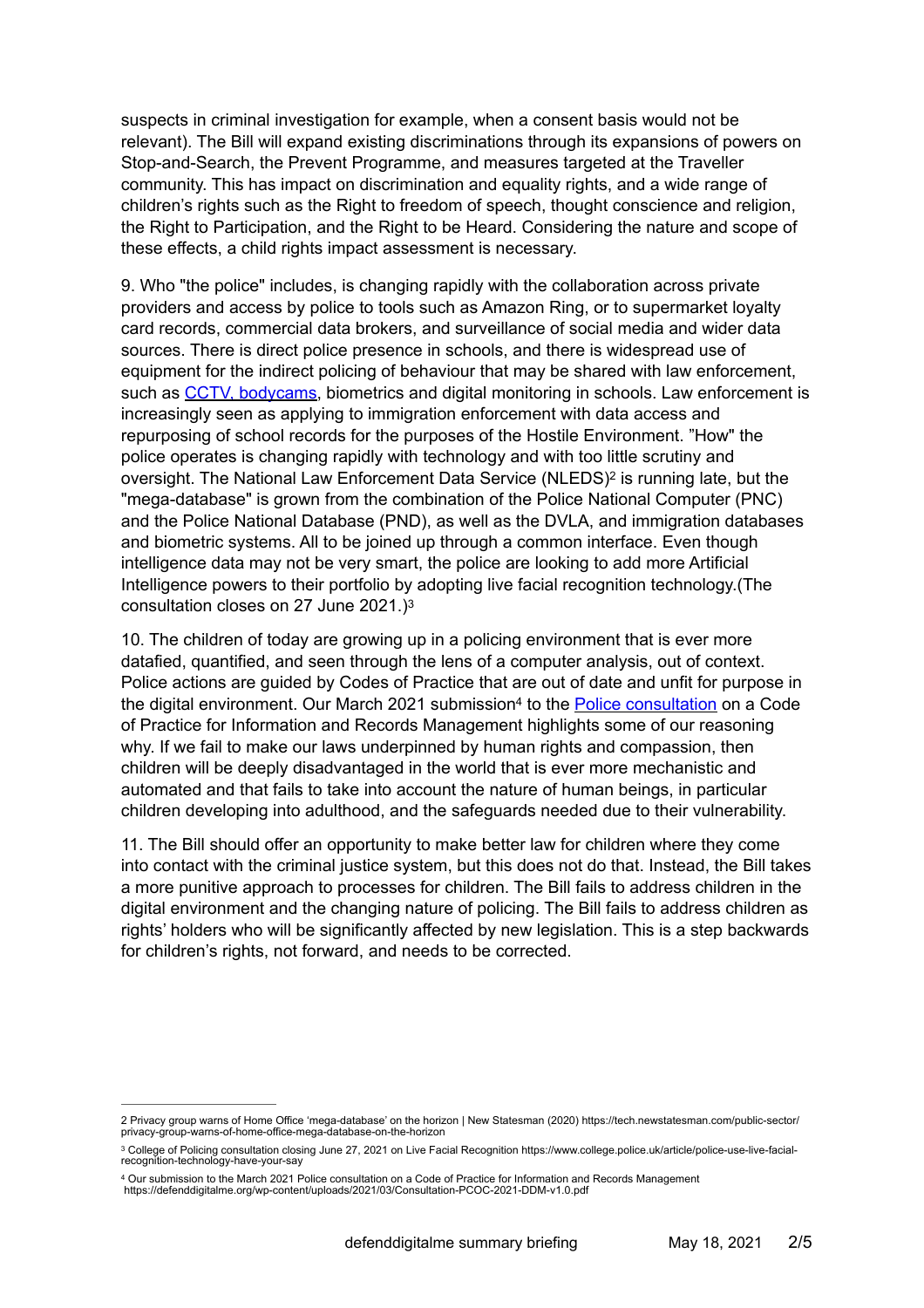### 12. **C. Explanatory paragraphs**

#### **(1) Remove the new powers in Part 2, Chapter 1, Clause 15 Disclosure of information and Clause 16 Supply of information to local policing bodies**

13. Clauses 15 and 16 are unnecessary, as existing functions and law are compatible. The question to ask is: What does this aim to do that is not already lawful today? These clauses require public bodies to supply police with personal data on demand.

14. If a request would contravene data protection law, the new duty is to be taken into account. "*16(6) But subsection (4) does not require a disclosure of information that— (a) would contravene the data protection legislation (but in determining whether a disclosure would do so, the duty imposed by that subsection is to be taken into account)"*

<span id="page-2-2"></span>15. This is tantamount to saying that this clause is a get-out-of-jail-free-card for police to breach data protection law. The Law Enforcement Part 3 of UK Data Protection Law<sup>[5](#page-2-0)</sup> only came into effect in 2018, designed with ample permissions specifically for law enforcement. This Bill should not create workarounds to avoid that. The rule of law applies to the police and their partners. New powers to avoid accountability or data protection law compliance are incompatible with existing laws, and therefore unnecessary. If permitted, then set out safeguards in law such as oversight and publication in a transparency register of data use.

#### 16. **(2) Amend Part 2, clauses 36-42 and Schedule 3 relating to the extraction of information from electronic devices. Clauses for mobile phone extraction**

————————————————————————————————————————

17. The Bill contains duties akin to the Prevent powers to report suspicions of knife crime and increased powers on Stop-and-Search. Mobile phone inspection has become routine in such stops. These powers will inevitably disproportionately discriminate against black teens and create risk for girls.

18. As the Rt Hon Theresa May commented on the Bill in the House:[6](#page-2-1)

<span id="page-2-3"></span>*"I worry that there could be unintended consequences of the measures being brought*  forward by the Government. ...The first is in stop-and-search, an important tool, but it *must be used lawfully and it must not be used disproportionately against certain communities. My concern is that we do not go backwards on improvements that have been made… and that we ensure that we do not see this being used disproportionately and a disproportionate increase taking place." "I do not want to see the position of girls being further exacerbated, unintentionally, as a result of these orders."*

19. Very often police will not be using consent as the lawful basis for a mobile phone data extraction. For example, it would not apply to investigation of anyone accused of crime. But where police have no other lawful basis, they will ask to download mobile phone data from an adult with their permission. Adults may choose whether or not to consent to a mobile phone search where consent is the lawful basis being used by police. But for a child, the power imbalance between them and the police is more significant. The Bill is written in such a way that an adult stranger may "consent on their behalf". This is nonsense since consent would be invalid, because it could be neither informed nor freely given (a) by the data subject (the child) and (b) by any other data subjects who may be involved (about whom

<span id="page-2-0"></span>[<sup>5</sup>](#page-2-2) Part 3 of UK Data Protection Law 2018 https://www.legislation.gov.uk/ukpga/2018/12/part/3/enacted

<span id="page-2-1"></span><sup>©</sup> Hansard (March 15, 2021) col.78 https://hansard.parliament.uk/commons/2021-03-15/debates/3F59B[6](#page-2-3)6E-E7A1-484B-86E3-E78E71D0FE0F/<br>PoliceCrimeSentencingAndCourtsBill#contribution-BCA82DA8-CBDE-4992-A08F-187E8A20C038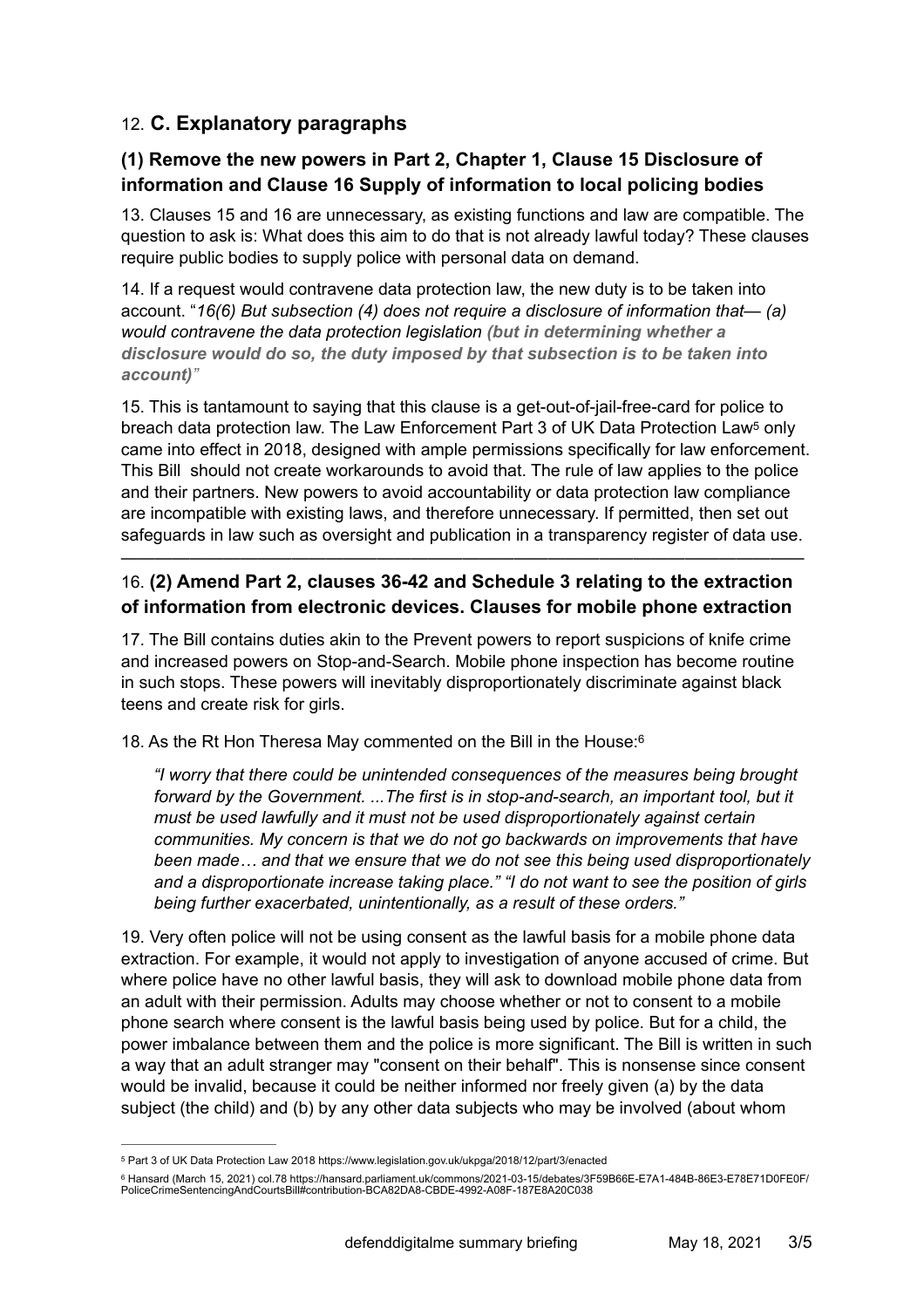data is on the child's phone). Therefore, while we also believe consent at all in such a power imbalance is very difficult to navigate, it should, if at all, only be able to be given with the support of a known and trusted adult, such as a relative or guardian.[7](#page-3-0)

<span id="page-3-9"></span><span id="page-3-8"></span><span id="page-3-7"></span>20. Furthermore, with reference to accompanying notes to the Bill: Phone data extraction fact[s](#page-3-1)heets<sup>8</sup> and the concerns set out by Privacy International in their own words:  $9$ 

21. "The list of 'authorised persons' in Schedule 3 of the PCSC Bill who can collect devices is very broad." "Despite promising to provide sufficient safeguards and ensure that only relevant information is gathered, the new PCSC Bill fails to do so. Section 36(6) and (7) simply provide that if there is a risk of obtaining more information than necessary (which will exist every time a device is taken) the police forces will only need to consider if there are other ways to gather this information and if this would be practical to pursue."

22. "This falls short of providing sufficient safeguards to ensure that police officers and others do not simply grab all the data that is available on the device. The Information Commissioner's Office (ICO) 2020 report was critical of this aspect and stated that the police cannot seize phones to go on fishing expeditions, but must focus any extraction on clear lines of enquiry."

<span id="page-3-10"></span>23. The ICO 2020 report<sup>[10](#page-3-3)</sup> found that managing mobile phone data extraction was ineffective. *"In its report of its 2019 rape review, HM Crown Prosecution Service Inspectorate 'saw requests for forensic examination of phones taking up to 11 months to complete.'" and "an approach that does not seek [this] engagement risks dissuading citizens from reporting crime, and victims may be deterred from assisting police."*

24. **(3) Recommend a review of drafting to address inconsistencies in the Bill in the age definitions of a child, to be aligned with the UNCRC definition of anyone under age 18, except where provided for with safeguards in law, or the age of majority is reached earlier in law[.11](#page-3-4)**

————————————————————————————————————————

#### <span id="page-3-11"></span>———————————————————————————————————————— 25. **(4) Create and raise a UK-wide consistent age of criminal responsibility.**

<span id="page-3-12"></span>26. England is an outlier with an exceptionally low age of criminal responsibility at age 10[.12](#page-3-5) The age of criminal responsibility is 12 in Scotland, since the Age of Criminal Responsibility (Scotland) Act 2019. This should be consistent across the UK and raised in both. England and Wales coming into line with Scotland would be progress, but both should be raised to be in line with best practice elsewhere in the world. This issue has been raised in the current UNCRC<sup>[13](#page-3-6)</sup> Review of the UK underway by the UN Committee on the Rights of the Child. In line with the UNCRC review proposal the suggested revision from civil society is to age 14. Reference Section 2, I (31). Even fourteen does not take into account that for

<span id="page-3-13"></span><span id="page-3-0"></span><sup>&</sup>lt;sup>[7](#page-3-7)</sup> Dowty, T. (2009) Protecting the virtual child [research commissioned by the Nuffield Foundation] https://mk0nuffieldfounpg9ee.kinstacdn.com/<br>wp-content/uploads/2019/11/Protecting20the20virtual20child.pdf

<span id="page-3-1"></span>[<sup>8</sup>](#page-3-8) Police, Crime, Sentencing and Courts Bill 2021: data extraction factsheet<br>[https://www.gov.uk/government/publications/police-crime-sentencing-and-courts-bill-2021-factsheets/police-crime-sentencing-and-courts](https://www.gov.uk/government/publications/police-crime-sentencing-and-courts-bill-2021-factsheets/police-crime-sentencing-and-courts-bill-2021-data-extraction-factsheet)[bill-2021-data-extraction-factsheet](https://www.gov.uk/government/publications/police-crime-sentencing-and-courts-bill-2021-factsheets/police-crime-sentencing-and-courts-bill-2021-data-extraction-factsheet)

<span id="page-3-2"></span><sup>9</sup> Policing Bill fails to provide sufficient safeguards around extraction of victims' data. (2021) [https://privacyinternational.org/news-analysis/4465/](https://privacyinternational.org/news-analysis/4465/new-policing-bill-fails-provide-sufficient-safeguards-around-extraction-victims) [new-policing-bill-fails-provide-sufficient-safeguards-around-extraction-victims](https://privacyinternational.org/news-analysis/4465/new-policing-bill-fails-provide-sufficient-safeguards-around-extraction-victims)

<span id="page-3-3"></span>[<sup>10</sup>](#page-3-10) Investigation report: Mobile phone data extraction by police forces in England and Wales (The Information Commissioner's Office) 2020<br>https://ico.org.uk/about-the-ico/what-we-do/mobile-phone-data-extraction-by-police-fo

<span id="page-3-4"></span>UNCRC art. 1. a child means every human being below 18 **unless under the law majority is attained earlier. [11](#page-3-11)**

<span id="page-3-5"></span><sup>&</sup>lt;sup>[12](#page-3-12)</sup> Juvenile Justice: Stop Making Children Criminals (Child Rights International Network)

<https://archive.crin.org/en/library/publications/juvenile-justice-stop-making-children-criminals.html>

<span id="page-3-6"></span><sup>&</sup>lt;sup>[13](#page-3-13)</sup> UK Civil Society submission to the United Nations Committee on the Rights of the Child (2020) http://www.crae.org.uk/publications-resources/ civil-society-loipr-submission-to-the-un-committee-on-the-rights-of-the-child/